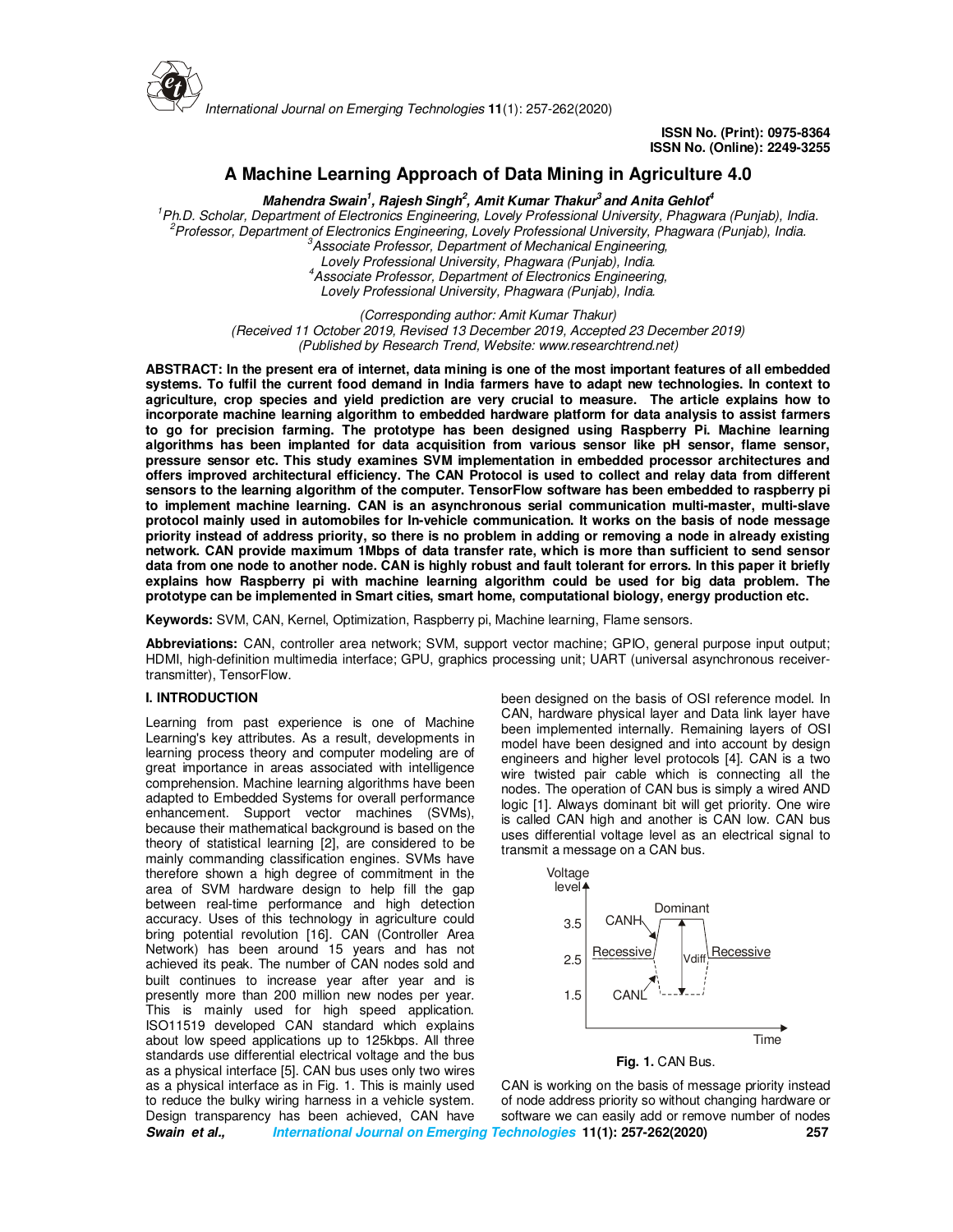in CAN network. So CAN is highly flexible. It is reduced by posting a node to disable mode whenever it is required. CAN is a fixed priority arbitration mechanism.

Priority is decided by single unique identifier of that particular message. Every message's priority on a CAN bus is set ID doesn't indicate destination of a message instead it describes meaning of data and shows the importance of a message it is currently transmitting. Lower the ID higher the priority. If ID is high then message priority is less. Whether to accept or reject a message depends on the basis of message identifier in message filtering process of receiver side.

Number of nodes connected in CAN bus theoretically has no limit. The node count depends only on delay line or electrical load on CAN bus. In CAN bus every transmission of message on CAN bus ACK will be send to transmitter node by the receiver node for consistent delivery of message. Flag will be set by the CAN hardware for every inconsistent message delivery to receiver node. This bit should be cleared by programmer for reception of new message on CAN bus or retransmission of lost message. CAN supports multicasting, at the same time all nodes attached with CAN is able to receive message and accordingly it will act upon it. It is receiver nodes choice whether to accept or discard the correctly received message. CAN provide maximum safety for data transfer. Each node carries out signalling and self-checking.

The Raspberry Pi was created by the Raspberry Pi Foundation in the UK, and is a single-board computerIt consists of BCM2835 Broadcom chip (SoC), comprising an ARM1176JZF-S 700 MHz, Video Core IV graphics processing unit (GPU) originally intended for set-top box and with much more different field applications. It is a cost effective and multi purposed device. It operates on 700 MHz frequency, with 512 MB of RAM (in Model B). Raspberrypi Model B supports two USB ports, Ethernet port, Audio jack 3.5 mm and SD card slot for installation with any supported OS. It also supports Ethernet and High-Definition Multimedia Interface (HDMI) ports. The 26 GPIO (general purpose input output) provides various functionalities such as SPI, I²C, and serial universal asynchronous receiver-transmitter (UART) along with 3V3 and 5V power. The pins use a norm of 3V3 logic which can not accommodate 5V logic. In comparison to Raspberry Pi, other boards with almost similar capability which are available in market include Beagle Bone. Beagle Board, Panda Board, Odroid Board and many more. The Raspberry Pi has been chosen for this prototype since it encourages the purpose of learning, innovation and experimental studies with vibrant community support and introduces relatively cheaper development cost. The Central Processing Unit (CPU) within Raspberry Pi is the section that executes the given program [1]. It must be converted into a language the CPU can understand before a program can be run by a CPU. The ARM Central processing unit cannot recognize the instructions written for an Intel or an AMD CPU, ensuring that most of the technology off-shelf can not be run with a Raspberry Pi [1].

## **II. LITERATURE SURVEY**

A microcontroller based hardware-friendly machine learning; Support Vector Machine (SVM) has been purposed for the application in automotive fields [12]. This paper exhibits a parallel cluster design for SVMbased article recognition, trying to demonstrate the points of interest, and execution benefits that come from a devoted equipment arrangement. The proposed equipment design gives parallel handling, asset sharing

among the preparing units, and proficient memory the executives [7]. Besides, the measure of the exhibit is versatile to the equipment requests, and can likewise deal with an assortment of utilizations, for example, multiclass characterization issues. A model of the proposed engineering was actualized on a FPGA (field programmable gate array) stage and assessed utilizing three mainstream identification applications, showing continuous execution (40-122 fps for an assortment of utilizations) [13]. Monte-Carlo Simulation (MCS) is an incredible asset in taking care of unwavering quality issues. Not withstanding, the time has come expending use for the complex basic designing issues. Another generally utilized technique, First-Order Second Moment Method (FOSM) as a rule necessitates the qualities and subsidiaries of point of confinement state work. This paper introduces two kinds of unwavering performance investigation strategies based on Least Square Support Vector Machine (LS-SVM), such as LS-SVM-based Monte-Carlo Simulation (MCS) and LS-SVM-based First-Order Second Moment Method (FOSM). In the principal technique, LS-SVM is received to supplant the breaking point state capacity and upgrade the proficiency of figuring [14]. Getting an adequate number of tests or estimations is still tedious and exorbitant by and large. Along these lines, the issue of proficient gaining from a restricted preparing set turns out to be progressively imperative. Bolster vector machines (SVM) as an ongoing way to deal with characterization matter inside the system of factual learning hypothesis [18]. They execute classifiers of a movable adaptability, which is naturally enhanced on the preparation information for a decent speculation execution [15]. This article shown the implementation various machine learning algorithms like SVM, random forest and Naive Bayes and also emphasize the optimization of the deep learning algorithm to improve accuracy [19]. This paper proposed a technique to classify various machine learning algorithms and discussed features of performance evaluation by adapting different metrics. Multi domain applications could be designed using this technique [20].

#### **III. CAN INTERFACING**

CAN operate on carrier sense arbitration request priority protocol multiple access collision detection [5]. If a node concurrently tries to send a message to a CAN bus, it will also control the bus status as depicted in Fig. 2. It also sees if the bit sent by the node is in the bus. So this capability of CAN is called as carrier sense. If the bus is ideal all the nodes in a CAN bus are having equal opportunity to send a message on CAN, so all the nodes start initiation with the startup frame bit [6].



**Fig. 2.** Transmission of data via CAN bus.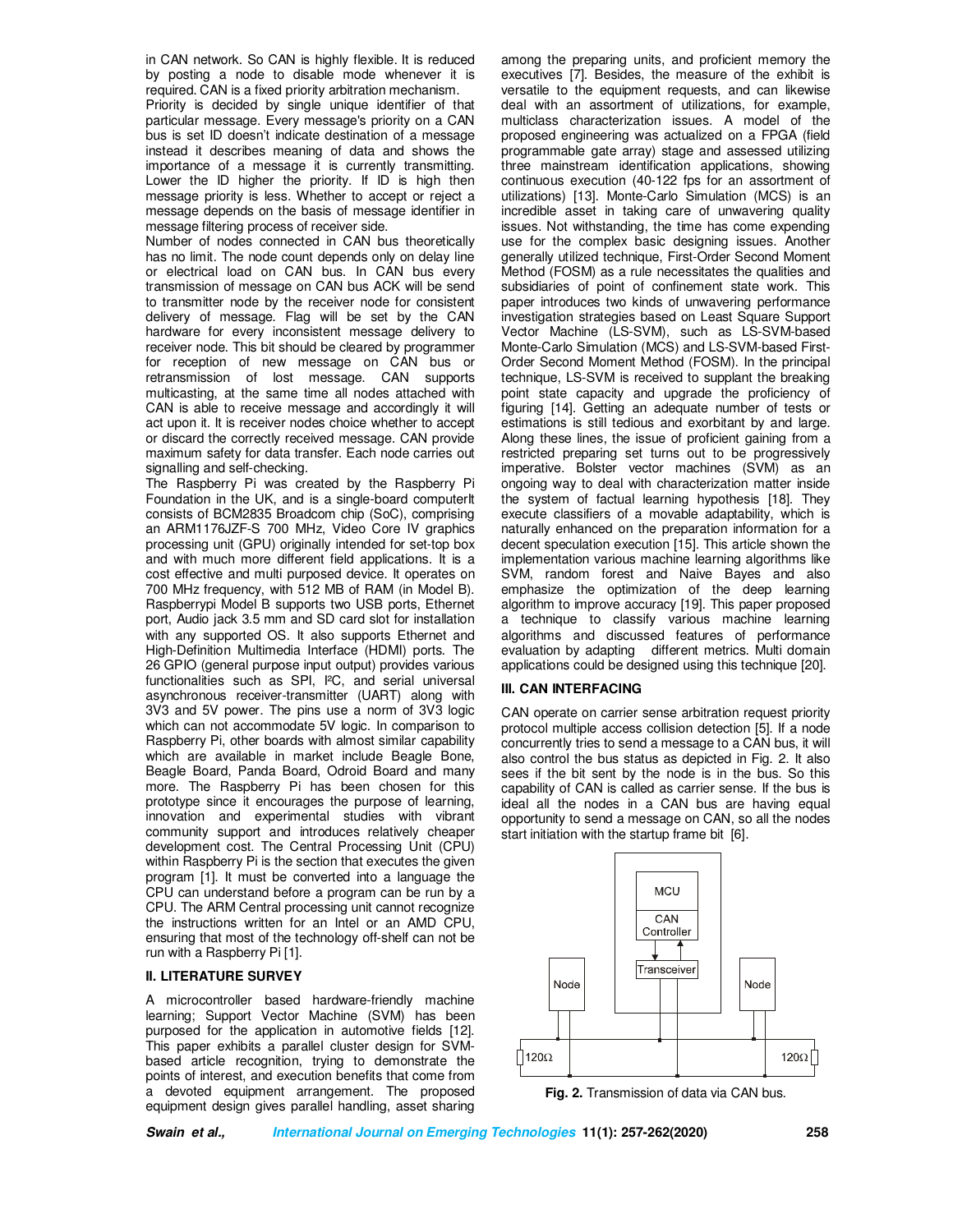This capability of CAN bus is called multiple access. If there is any collision in transmission concerned error flag will be set. This capability of CAN is called collision detection. The possibility is avoided by the long destructive bitwise arbitration process. Here the message priority will set by the identifier. If the value of identifier is less then message priority is more and if the identifier is more message priority is less.

Message priority will be less or more is decided by the programmer who is assigning the identifier value. So CAN is called arbitration based message priority protocol. Any time a node sends a message to CAN bus it will first see whether the node is free or not, before sending a message. If the bus is ideal all the nodes initiate transmission with the SOF bit but CAN bus allows to transmit only one message at a time so there should be an arbitration mechanism to decide which node has to send a message. The CAN interfacing with Ardunio and Raspberry Pi has been shown in Fig. 3 and 4.

CAN supports four different frame formats.

- Data Frame
- Remote Frame
- Error frame
- Overload frame

Data Frame and Remote frame are set by the user for transmission of message in the CAN bus. Remote Frame and Overload Frame are set internally by the CAN hardware using different flags to indicate different errors and overload conditions on CAN bus. Among four frames only two frames are discussed which are more important in CAN programming.



**Fig. 3.** Interfacing CAN bus with Arduino Uno.



**Fig. 4.** Interfacing with Raspberry Pi.

Remote frame structure is same as DATA frame structure but absence of DATA field. In remote frame RTR bit is enabled and this frame is used to send a request to a transmitting node to send a requested message on a CAN bus from a particular node [2]. This RTR is using same identifier as a requested DATA frame on CAN bus. The receiver node will respond with same identifier as a requested node RTR frame identifier. Remaining all fields are same as DATA field. This 2 frame format plays a vital role in CAN programming. The article implement on real time data collected from sensor nodes deployed at agriculture field.

## **IV. IMPLEMENTATION ON HARDWARE PLATFORM**

Raspberry Pi needs to interface with CAN bus.



**Fig. 5.** Raspberry pi interfacing with CAN bus schematic circuit connection.

pi@raspberry:~ \$ sudo apt-get update pi@raspberry:~&sudo apt-get upgrade Now we need to check the kernel version pi@raspberry:~&uname –a Installing can on raspberry board pi@raspberry:~ \$ sudo apt-get install can –utils Setting the baud rate at 125000 pi@raspberry:~ \$ sudoip link set can 0 up type can bitrate 125000 Sending some data via CAN bus: pi@raspberry:~\$ can send can0 198359754568967 Now we can grab the data from CAN bus by putting the command pi@raspberry:~\$candump can0 The propagation time is defined as the double sum of the propagation time on the CAN bus and the delay of the comparator and the driver's output.  $T_{\text{prop}}=2^*(t_{\text{bus}}+t_{\text{comp}}+t_{\text{drive}})$ T<sub>bus</sub>- Ground trip time of physical bus T<sub>comp</sub>-input comparator delay T<sub>drive</sub>-output driver delay

The duration of propagation segment is 1Tq to 8Tq.

**Swain et al., International Journal on Emerging Technologies 11(1): 257-262(2020) 259**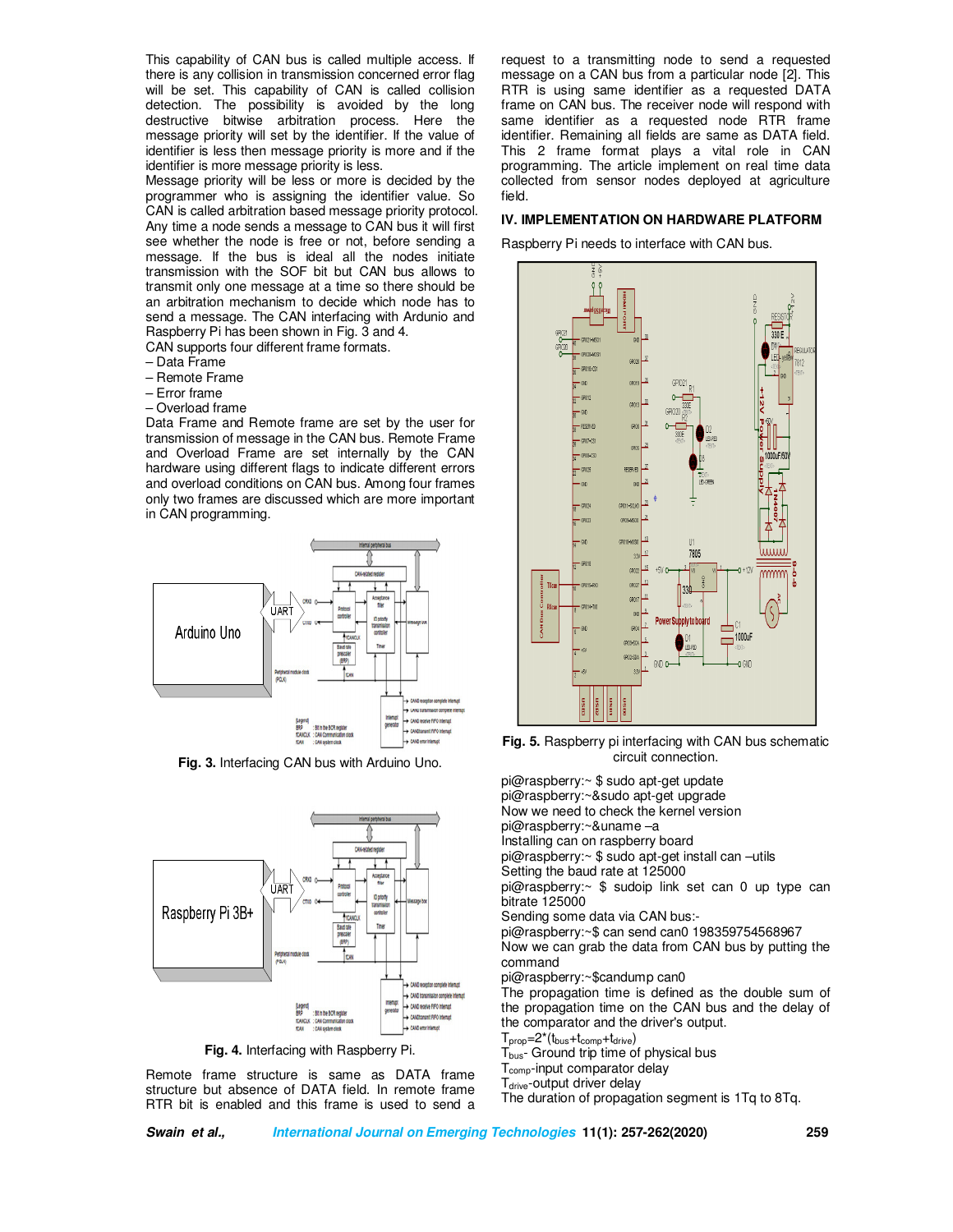Normally bits are transmitted as electrical pulse so there is a problem of phase shift difference in each bit participating in arbitration process [9].



**Fig. 6.** Raspberry pi with CAN module.

These different phase shifts are adjusted on this phase segment 1 and 2 period. Fig. 5 depicts the Circuit connection of Raspberry Pi interfacing with CAN bus. These durations are modified by resynchronization. The duration of phase segment 1 is 1Tq to 8Tq. Phase 2 segment length is either the peak duration of Phase 1 segment or the Information Processing Time (IPT). Segment Phase 1 shall be extended or Segment 2 of Process shall be shortened when it is resynchronized. The lengthing or cutting of phase 1 and phase 2 buffer segments is defined by the upper bound of the 1Tq to 4Tq jump resynchronization width. Sample point is a point that reads and interprets the rate of the CAN bus as a value of that particular bit. Fig. 6 depicts the Raspberry Pi with Can module. Sample point is between the phase buffer section 1 and the phase buffer section 2 [3]. Sample point signifies the specific instant when the bit level is read and interpreted and transferred to CAN bus [10].



**Fig. 7.** Arduino Uno interfacing with CAN bus schematic circuit connection.

Number of bits transmitted on a CAN bus on an ideal transmitter per second without any synchronization. Nominal bit time is called the inverse of nominal bit rate. Nominal bit time=1/nominal bit rate. Total bit time is always lies in between 8Tq to 25Tq. Fig. 7 displays the schematic circuit connection of Ardunio Uno interfacing with CAN bus. CAN node will always initiated by configuration nodes. In Configuration mode, node neither transmits nor receives. It will clear error flag and interrupt flag remains unchanged [1, 2]. Time duration of each slice inside single bit is represented by a fundamental unit called Time quanta (Tq) which is derived from oscillator period there exist BRP. Synchronization segment is useful in synchronizing different bits participating on CAN bus as all the nodes edge of this section is supposed to lie inside.

### **V. SOFTWARE**

Support vector machines technology is a surveillancebased system of training based on statistical theory and related algorithms for data analysis and pattern recognition [11]. By mapping the entrant vectors into the high-dimensional functional array of an extremely nonlinear fit, SVM produces a binary classifier, known as the optimum separating hyperplanes. From Embedded systems perspective SVM algorithm has been chosen [12].

A SVM algorithm:

Require: x and y loaded with training labelled data,  $\alpha \in 0$ or α⇐partially trained SVM

C⇐some value (10 for example)

repeat

for  $all\{x_i, y_i\}, \{x_j, y_j\}$ do

Optimize  $\alpha_i$  and  $\alpha_i$ 

end for

Until no changes in  $\alpha$  or other resource constraint criteria met

Ensure support vectors (αi>0)

SVM is most powerful technique having high mathematical depth [8]. It is a guided learning algorithm based on the statistical method of learning. Kernel trick method is used in this learning, which projects data into higher dimensional space using kernel function K(x, z). It uses following mathematical decision function

$$
D^{(z)} = Sign \sum_{i=1}^{n} (a_i y_i \cdot K(z, s_i) + b)
$$

We perform the following normalization in order to build a hardware-friendly SVM [17]. Some of the standard vector operation has been followed. The machine learning paradigm is depicted in Fig. 8.

Linear:  $K(x, z) = x \cdot z$ Polynomial:  $K(x, z) = ((x \cdot z) + 1)^d, d > 0$ 



Learning

**Fig. 8.** The machine learning paradigm.

## **VI. RESULT AND DISCUSSION**

Answers

There was an overview of the critical components of the SVM algorithm mapped between the software and hardware, showing how SVM can be accelerated with hardware calculations [12]. Fig 9 and 10 shows the applied algorithm and CAN initialization on the prototype. We have used TensorFlow tool for executing Artificial Intelligence algorithm. TensorFlow is open source software developed for IOTs, Automation and Embedded Systems etc. application by Google. The analysis shows the better target board to select to implement CAN protocol. The performance analysis helps us to decide controller according to our requirement. Fig. 11 shows the process of implementation of machine learning model.

**Swain et al., International Journal on Emerging Technologies 11(1): 257-262(2020) 260**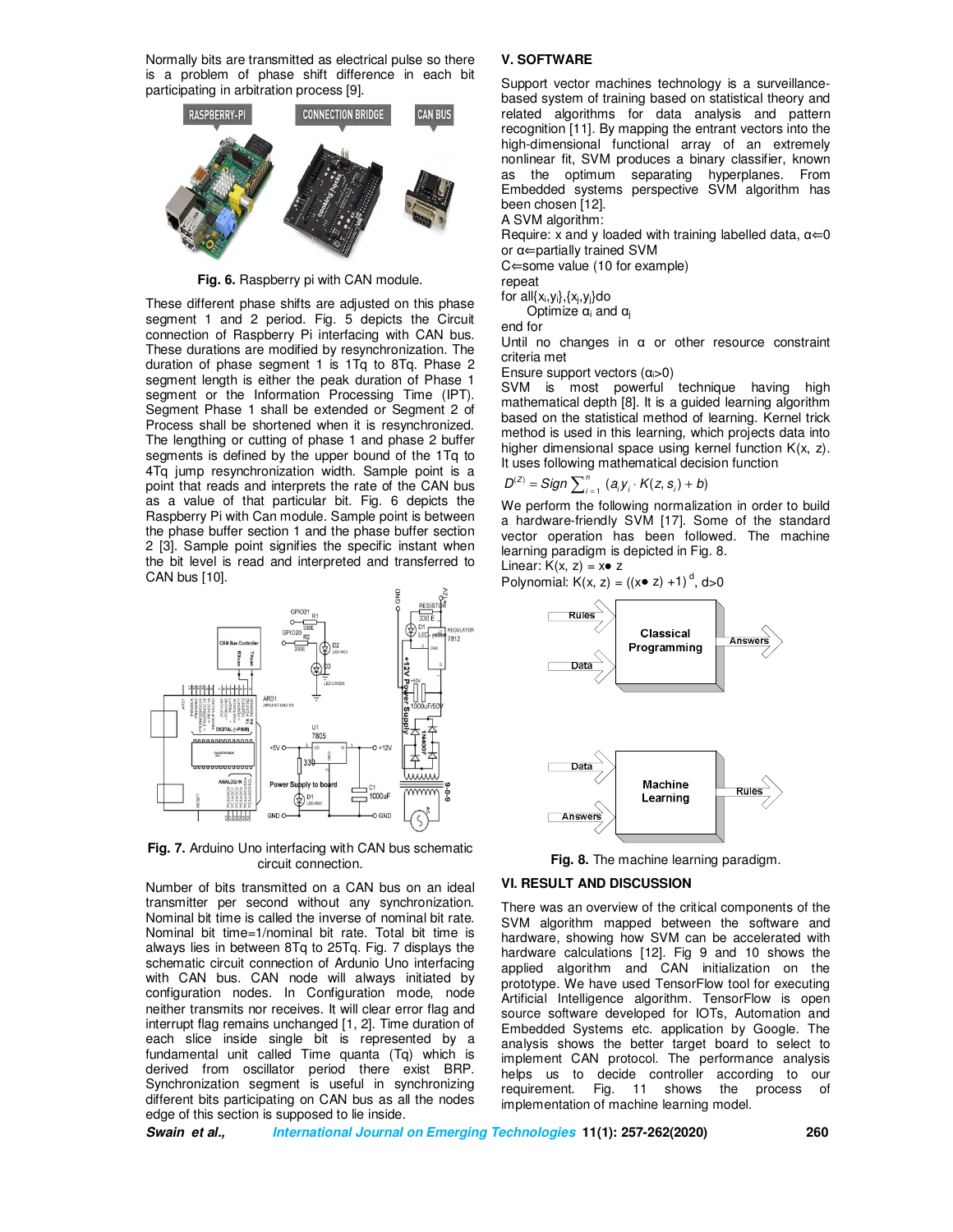

**Fig. 9.** Applied algorithm on Prototype.







**Fig. 11.** Machine Learning Model implemented.

# **Table 1: Comparison of Evaluation parameters.**

|  | <b>Evaluation parameters</b> | Raspberry Pi         | Arduino              | <b>Intel Edison</b>  |
|--|------------------------------|----------------------|----------------------|----------------------|
|  | CPU cycles used              | $3.2 \times 10^{18}$ | $4.5 \times 10^{18}$ | $2.7 \times 10^{18}$ |
|  | Context switch time          | 1239                 | 1287                 | 1342                 |
|  | Task clock cycle             | 4232                 | 3954                 | 3875                 |
|  | Cache hit time               | 1345                 | 1356                 | 1189                 |
|  | Overall performance          | 73%                  | 65%                  | 75%                  |



**Fig. 12.** Performance Analysis of evaluation parameters.



**Table 2: Comparison of evaluation parameters.**

**Swain et al., International Journal on Emerging Technologies 11(1): 257-262(2020) 261**